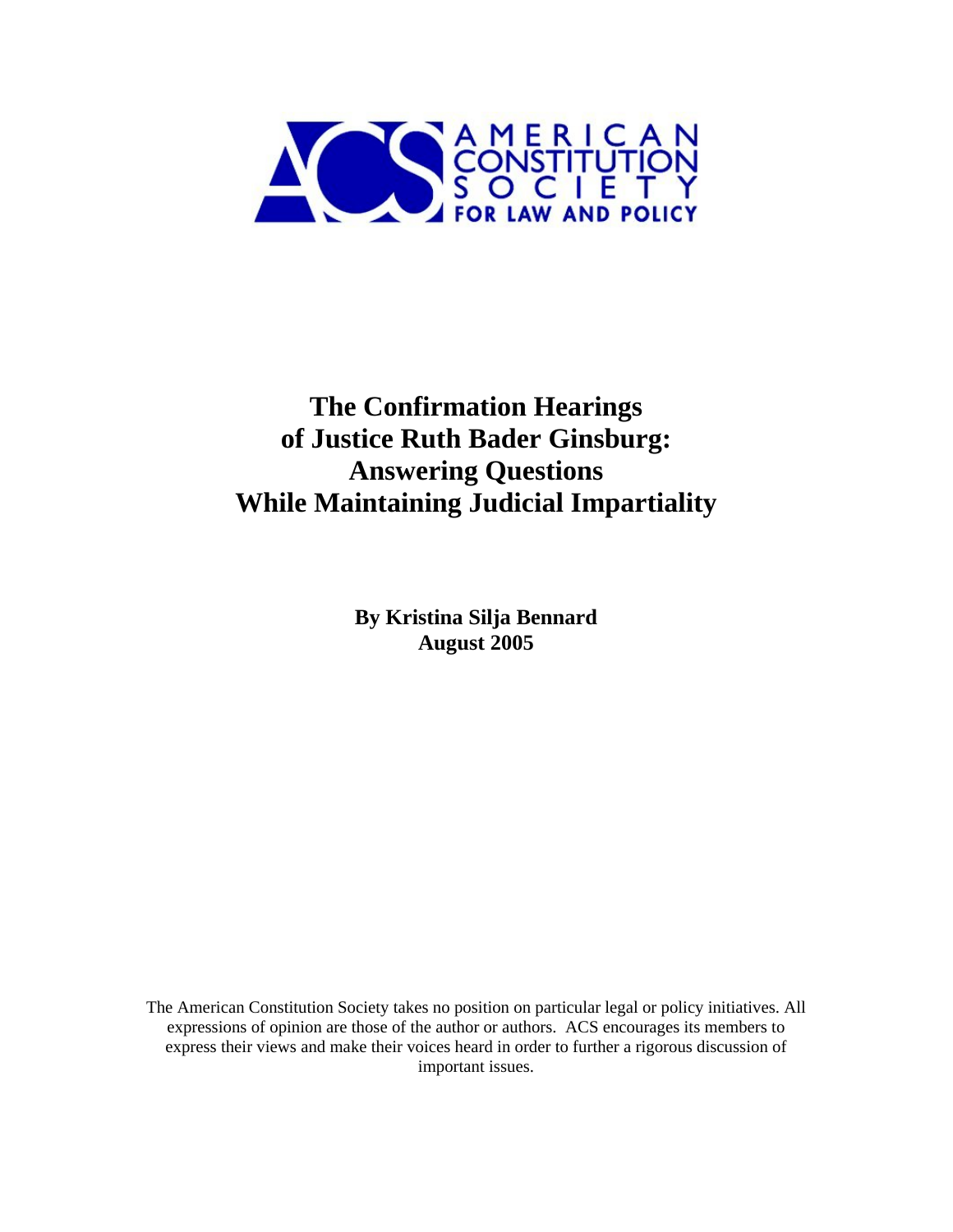# **The Confirmation Hearings of Justice Ruth Bader Ginsburg: Answering Questions While Maintaining Judicial Impartiality**

#### Kristina Silja Bennard<sup>∗</sup>

In light of the upcoming confirmation hearings on the President's nominee for the position of Associate Justice of the U.S. Supreme Court, it is instructive to look to prior confirmation hearings of recent vintage for guidance on the proper scope of questions directed to a judicial nominee – and on the appropriateness of nominees answering particular questions.<sup>1</sup> While senators fulfill their constitutional obligation under Article II, Section 2 of the Constitution to provide "advice and consent" to the President by asking judicial nominees penetrating questions and expecting straightforward answers, there is a consensus that certain areas of inquiry should be off limits. The Code of Conduct for United States Judges mandates that a judge retain his or her impartiality – and the appearance of impartiality – at all times. Accordingly, a judicial nominee should not make any commitments or offer forecasts as to how he or she would decide a case involving an issue that is likely to come before the Court. By the same token, however, recent practice clearly shows that the Code of Conduct is not an all-encompassing shield that a nominee may invoke to deflect questions that deserve thoughtful answers; a nominee may not properly rely on the Code to avoid questions that concern judicial philosophy or that simply touch on controversial issues.

The confirmation hearings for Justice Ruth Bader Ginsburg in 1993 provide a good example of how a judicial nominee appropriately balances her obligation of impartiality with the need to shed light on her fundamental views. During the course of her hearings, senators from both parties thought it appropriate to ask probing questions meant to further their understanding of the nominee's judicial philosophy and methodology. These questions addressed then-current – and controversial – legal issues, Justice Ginsburg's philosophy of judging, the role of federal courts, and even a range of substantive areas of the law to which she'd had little exposure.

As Senator Biden (D-Del.), then-Chairman of the Senate Judiciary Committee, told Justice Ginsburg at her hearings: "Once confirmed as a Justice, you generally will

<sup>∗</sup> Kristina Silja Bennard is an associate in the Washington, D.C. office of Mayer, Brown, Rowe & Maw LLP. Any views expressed herein are her own – not those of her employer. Daniel J. Englander, a paralegal at Mayer Brown, provided valuable assistance in preparing this article. 1

 $<sup>1</sup>$  The nature of confirmation hearings has changed over the years. In the first half of the twentieth century,</sup> Supreme Court nominees often did not testify before the Senate. But appearances by nominees have been routine for the last 50 years, beginning with testimony in 1955 by John Marshall Harlan, and questioning has become progressively more probing as the Court has assumed a more prominent and controversial place in the national government. As articulated by the late Senator Strom Thurmond (R-S.C.) almost 40 years ago, "the Supreme Court has assumed such a powerful role as a policymaker in the Government that the Senate must necessarily be concerned with the views of the prospective Justices or Chief Justices as they relate to broad issues confronting the American people, and the role of the Court in dealing with those issues." *Nominations of Abe Fortas and Homer Thornberry to be a Chief Justice and an Associate Justice of the Supreme Court of the United States: Hearings Before the S. Comm. on the Judiciary*, 90th Cong., 2d Sess. 180 (1968).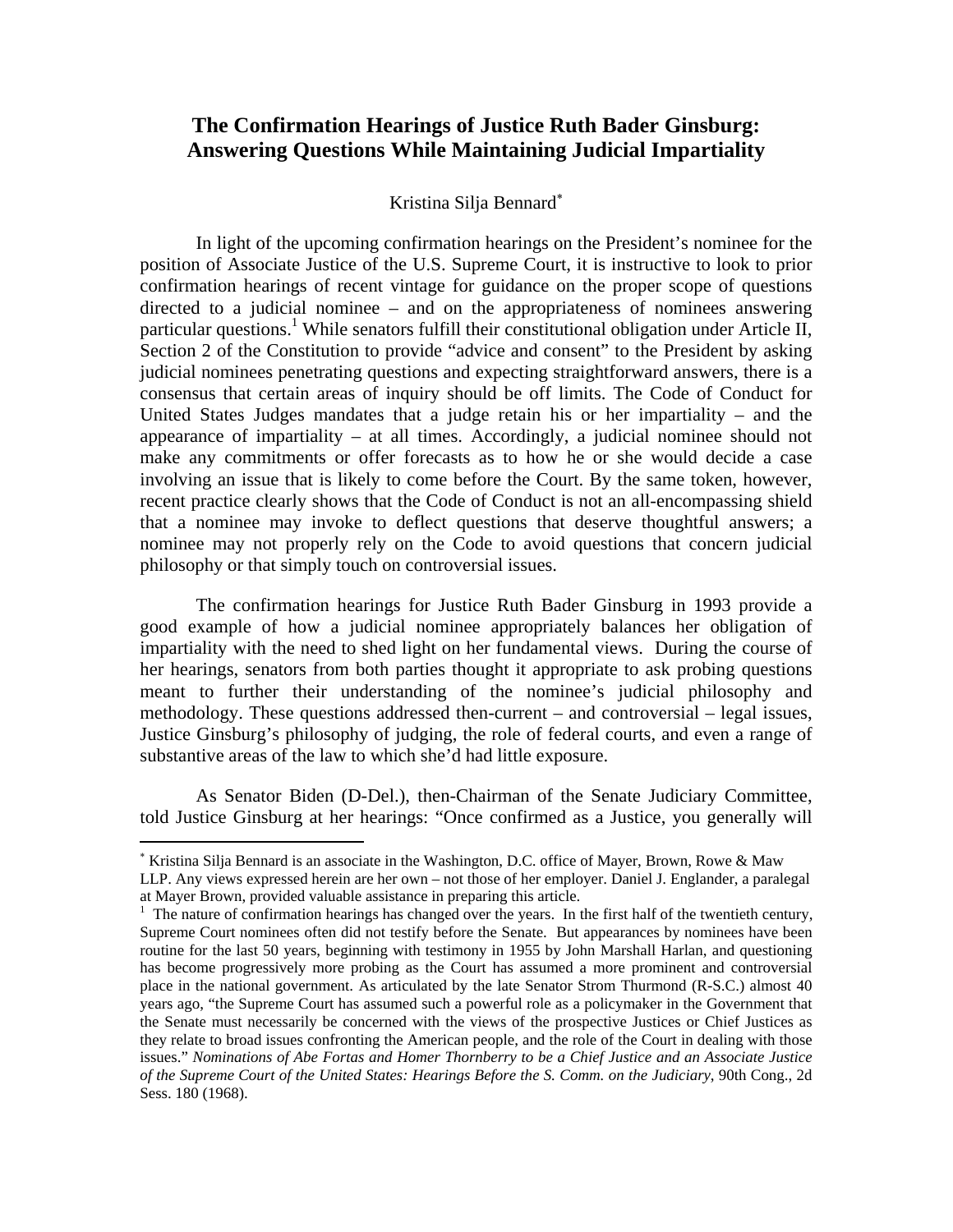not appear before the public to answer questions or to discuss your judicial philosophy, and this hearing provides the only opportunity for a public forum to hear the individuals who will make our critical constitutional decisions."<sup>2</sup> Democratic members of the Judiciary Committee accordingly did not expect less candor from Justice Ginsburg than they did of previous judicial nominees of Republican Presidents. In fact, after the first round of questioning, Senator Biden opened the day's hearings by remarking that Justice Ginsburg on some occasions had, "at least from my perspective, appeared to be reticent to answer some of our questions."<sup>3</sup> He indicated that this "concerns me, and I believe the forum offered by these hearings, I think, is very important."<sup>4</sup> While Senator Biden acknowledged the forthright answers Justice Ginsburg had given so far, he advised that he would "return to several subjects" including equal protection, freedom of speech, and constitutional methodology "to see if we can engage just a little bit more."<sup>5</sup>

This article looks to the Ginsburg hearings to identify examples of the kinds of questions that a nominee – regardless of his or her political stripes – rightly should be expected to answer. These illustrations show that senators asked penetrating questions on a variety of issues, both fact-based and theoretical, and that Justice Ginsburg answered substantively and with specificity.<sup>6</sup> In fact, senators from **both** parties praised Justice Ginsburg for her forthrightness in responding to their questions.<sup>7</sup>

# **I. Justice Ginsburg Answered Questions Relating To Current And Controversial Legal Issues With Candor.**

 While judicial nominees should not (and Justice Ginsburg did not) express views on unresolved legal issues that might come before the Court, that does not mean that inquiries into controversial issues are precluded. Justice Ginsburg provided frank answers to questions relating to a broad range of current and controversial legal issues without sacrificing her impartiality or independence. These answers provided significant insight into her fundamental constitutional values.

<sup>2</sup> *Nomination of Ruth Bader Ginsburg to be an Associate Justice of the Supreme Court of the United States: Hearings Before the S. Comm. on the Judiciary*, 103rd Cong., 1st Sess. 258 (1993) (hereinafter "Ginsburg Hearings").

*<sup>3</sup> Id.* 

<sup>4</sup> *Id.* <sup>5</sup>

<sup>&</sup>lt;sup>5</sup> *Id.* at 259.

<sup>&</sup>lt;sup>6</sup> This is not to say that there were no questions that Justice Ginsburg declined to answer. For example, Justice Ginsburg did not answer a question regarding the constitutionality of school voucher systems because the Court was likely to face the issue in the future. Ginsburg Hearings, at 140-141. Indeed, Justice Ginsburg was correct – the issue did come before the Court in *Zelman v. Simmons-Harris*, 536 U.S. 639 (2002). She also declined to answer questions regarding the status of sexual orientation under the Equal Protection Clause for the same reason (Ginsburg Hearings, at 146, 322-323, 341, 359), which was the central question three years later in *Romer v. Evans*, 517 U.S. 620 (1996). 7

 $\frac{7}{2}$  E.g., Ginsburg Hearings, at 264 (Senator Hatch: "[y]ou were very forthright in talking about [abortion]"), 363 (Senator Hatch: "you have been asked a wide variety of questions by both sides of the aisle, you have answered an awful lot of questions here, and I have great respect for your legal acumen"), 367 (Senator Biden: "I concur with the assessment of my friend from Utah [Senator Hatch]. You have been an extremely good witness.").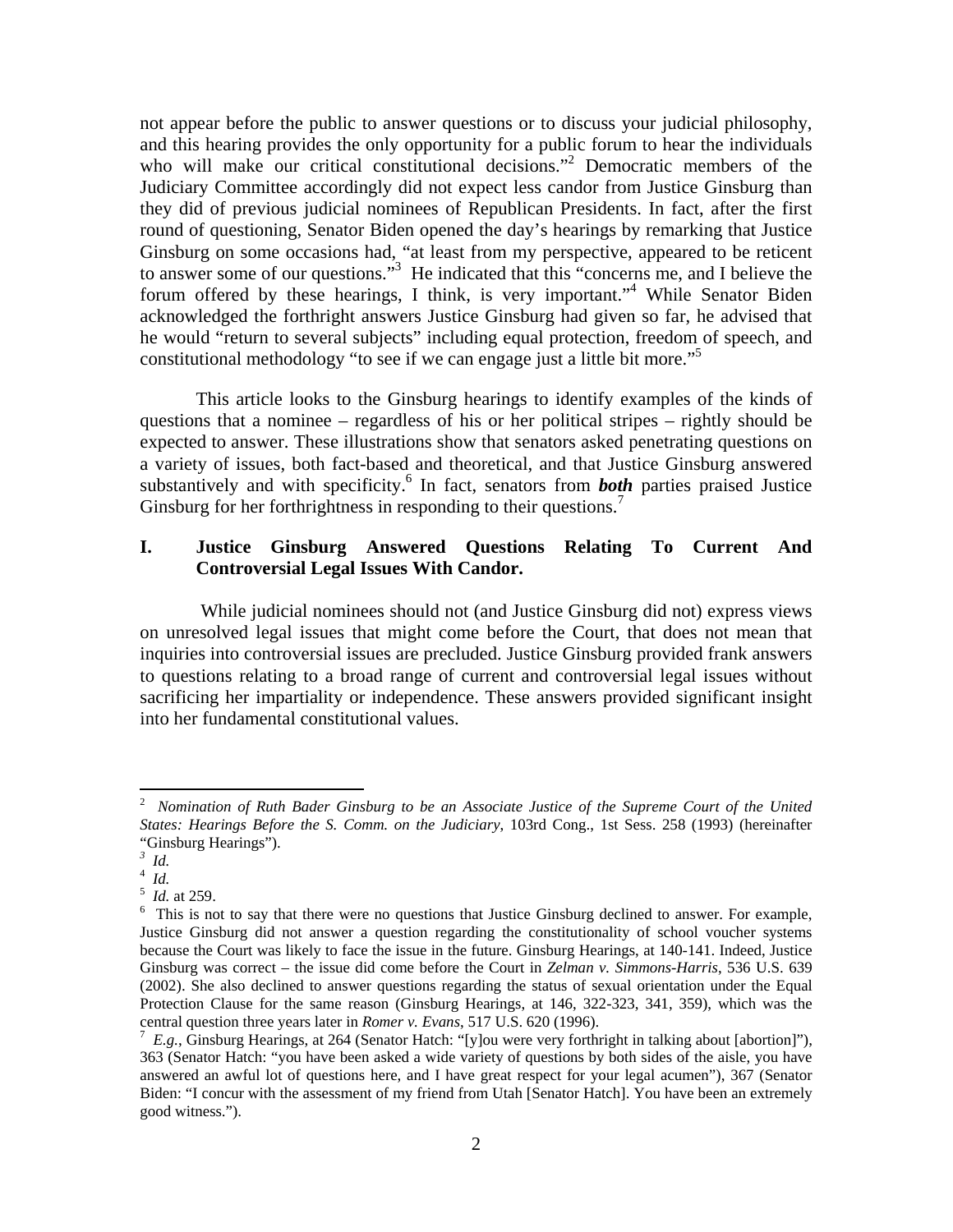*Substantive Due Process Rights/Fundamental Rights.* Perhaps one of the most contentious sources of debate in the realm of constitutional adjudication concerns the fundamental rights that often are addressed under the rubric of the right to privacy or autonomy. Senators of both parties asked Justice Ginsburg extensive questions as to the source and creation of such rights.

**Senator Hatch [R-Utah]:** [H]ow do you distinguish as a matter of principle between the substantive due process right of privacy that the Supreme Court has developed in recent decades from the rights the Supreme Court developed on its own accord in *Dred Scott* v. *Sanford* and the *Lochner* v. *New York* case?

**Judge Ginsburg:** I don't think, Senator Hatch, that it is a recent development. I think it started decades ago. \* \* \* It started in the 19th century. The Court then said no right is held more sacred or is more carefully guarded by the common law. It grew from our tradition, and the right of every individual to the control of his person. The line of decisions continued through *Skinner* v. *Oklahoma* (1942), which recognized the right to have offspring as a basic human right.

I have said to this committee that the finest expression of that idea of individual autonomy and personhood, and of the obligation of the State to leave people alone to make basic decisions about their personal life [is] Justice Harlan's dissenting opinion in *Poe* v. *Ullman* (1961). \* \* \*

Senator Hatch: [B]ut in my view it is impossible, as a matter of principle, to distinguish *Dred Scott* v. *Sanford* and the *Lochner* cases from the Court's substantive due process/privacy cases like *Roe* v. *Wade*. The methodology is the same; the difference is only in the results, which hinge on the personal subjective values of the judge deciding the case.

**Judge Ginsburg:** In one case the Court was affirming the right of one man to hold another man in bondage. In the other line of cases, the Court is affirming the right of the individual to be free. So I do see a sharp distinction between the two lines. $8$ 

#### \* \* \* \* \*

**Senator Leahy [D-Vt.]:** Senator Metzenbaum had asked you whether the right to choose is a fundamental right. Is there a constitutional right to privacy?

<sup>&</sup>lt;sup>8</sup> *Id.* at 270-271. See also *id.* at 282 (responding to Chairman Biden's question as to how to determine whether a right to privacy exists under the 14th amendment).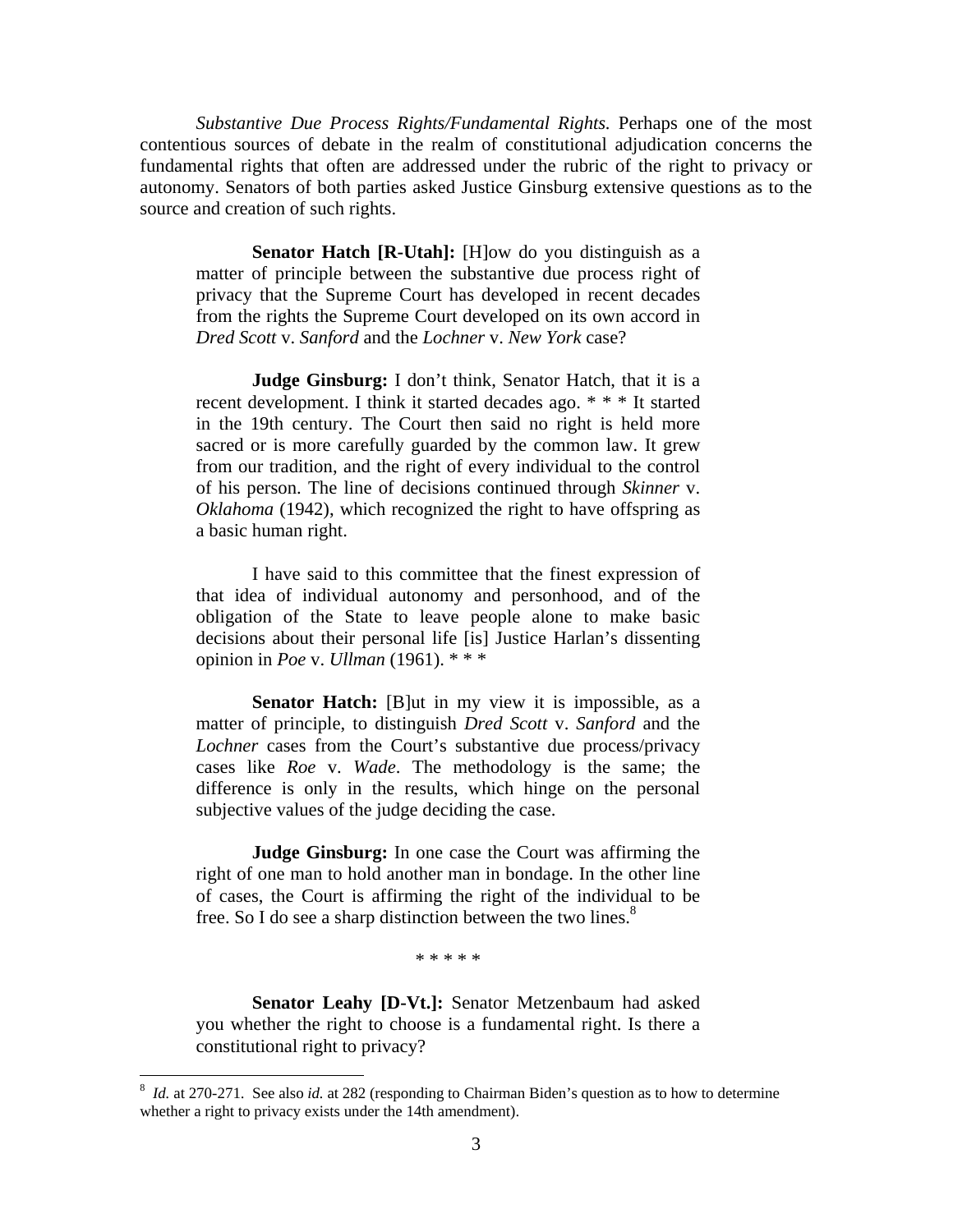**Judge Ginsburg:** There is a constitutional right to privacy composed of at least two distinguishable parts. One is the privacy expressed most vividly in the fourth amendment: The Government shall not break into my home or my office without a warrant, based on probable cause; the Government shall leave me alone.

The other is the notion of personal autonomy. The Government shall not make my decisions for me. I shall make, as an individual, uncontrolled by my Government, basic decisions that affect my life's course. Yes, I think that what has been placed under the label privacy is a constitutional right that has those two elements, the right to be let alone and the right to make decisions about one's life course.

**Senator Leahy:** And absent a very compelling reason, the Government cannot interfere with that right? \* \* \*

**Judge Ginsburg:** The Government must have a good reason, if it is going to intrude on one's privacy or autonomy. The fourth amendment expresses it well with respect to the privacy of one's home. The Government should respect the autonomy of the individual, unless there is reason tied to the community's health or safety. We live in communities and I must respect the health and well-being of others. So if I am going to accord that respect on my own, the Government appropriately requires me to recognize that I live in a community with others and can't push my own decisionmaking to the point where it would intrude on the autonomy of others.<sup>9</sup>

\* \* \* \* \*

**Chairman Biden [D-Del.]:** [D]o you agree that the right of privacy is fundamental, meaning that it is so important – I am not asking about any specific right of privacy – meaning that it is so important, that the Government may interfere with it only for compelling reasons, when it finds such a right exists, the right of privacy?

**Judge Ginsburg:** The line of cases you just outlined, the right to marry, the right to procreate or not, the right to raise one's children, the degree of justification the State must have to interfere with those rights is large.<sup>10</sup>

 $9$  *Id.* at 185.

<sup>&</sup>lt;sup>10</sup> *Id.* at 278.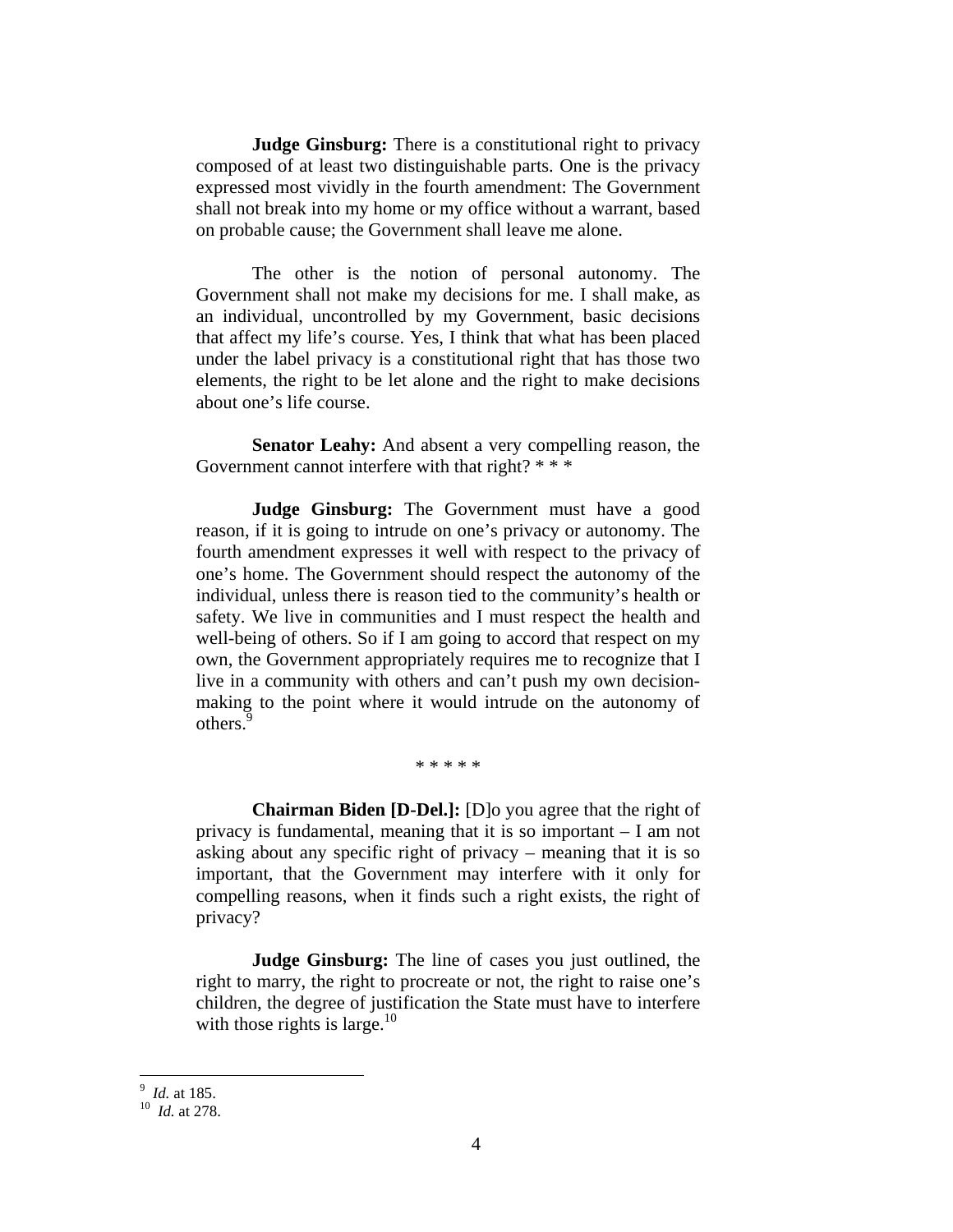*Abortion.* The issue of abortion has been at the forefront of debate since 1973, when the Court handed down *Roe* v. *Wade*. As the following examples demonstrate, Justice Ginsburg did not shy away from expressing her views on existing case law and a woman's right to make decisions relating to procreation.

**Senator Feinstein [D-Calif.]:** My question is: Did the Court in *Casey* explicitly erode the protections previously afforded women under *Thornburgh* v. *American College of Obstetricians*?

**Judge Ginsburg:** I have two responses. One is, as I said before, that heightened scrutiny for sex classifications remains an open question. Justice O'Connor made that clear in the *Mississippi University for Women* (1982) case. Sex as a suspect classification remains open. It wasn't necessary for the Court to go that far in that case. The Court struck down the gender-based classification. So it is not settled that sex classifications will be subject to a lower degree of scrutiny than limitations on fundamental rights. It is just that the Court has left the question open, and it may some day say more.

If you are inquiring about the specific rulings in *Thornburgh* (1986) as against the rulings in *Casey* (1992), yes, I think there are respects in which *Casey* is in tension with *Thornburgh*. Restrictions rejected in *Thornburgh* were accepted in *Casey*. So I must say yes, the two decisions are in tension, and I expect that the tension is going to be resolved sooner or later. Similar issues are likely to come before the Court again, so I can't say more than yes, the two decisions are in tension; that is where we are at the moment.  $11$ 

**\* \* \* \* \*** 

 **Senator Metzenbaum [D-Ohio]:** After the *Casey* decision, some have questioned whether the right to choose is still a fundamental constitutional right. In your view, does the *Casey* decision stand for the proposition that the right to choose is a fundamental constitutional right?

 **Judge Ginsburg:** The Court itself has said after *Casey* (1992) – I don't want to misrepresent the Supreme Court, so I will read its own words. This is the statement of a majority of the Supreme Court, including the dissenters in *Casey*: "The right to abortion is one element of a more general right of privacy . . . or of the Fourteenth Amendment liberty." That is the Court's most recent statement. It includes a citation to *Roe* v. *Wade*. The Court

<sup>11</sup> *Id.* at 243-244.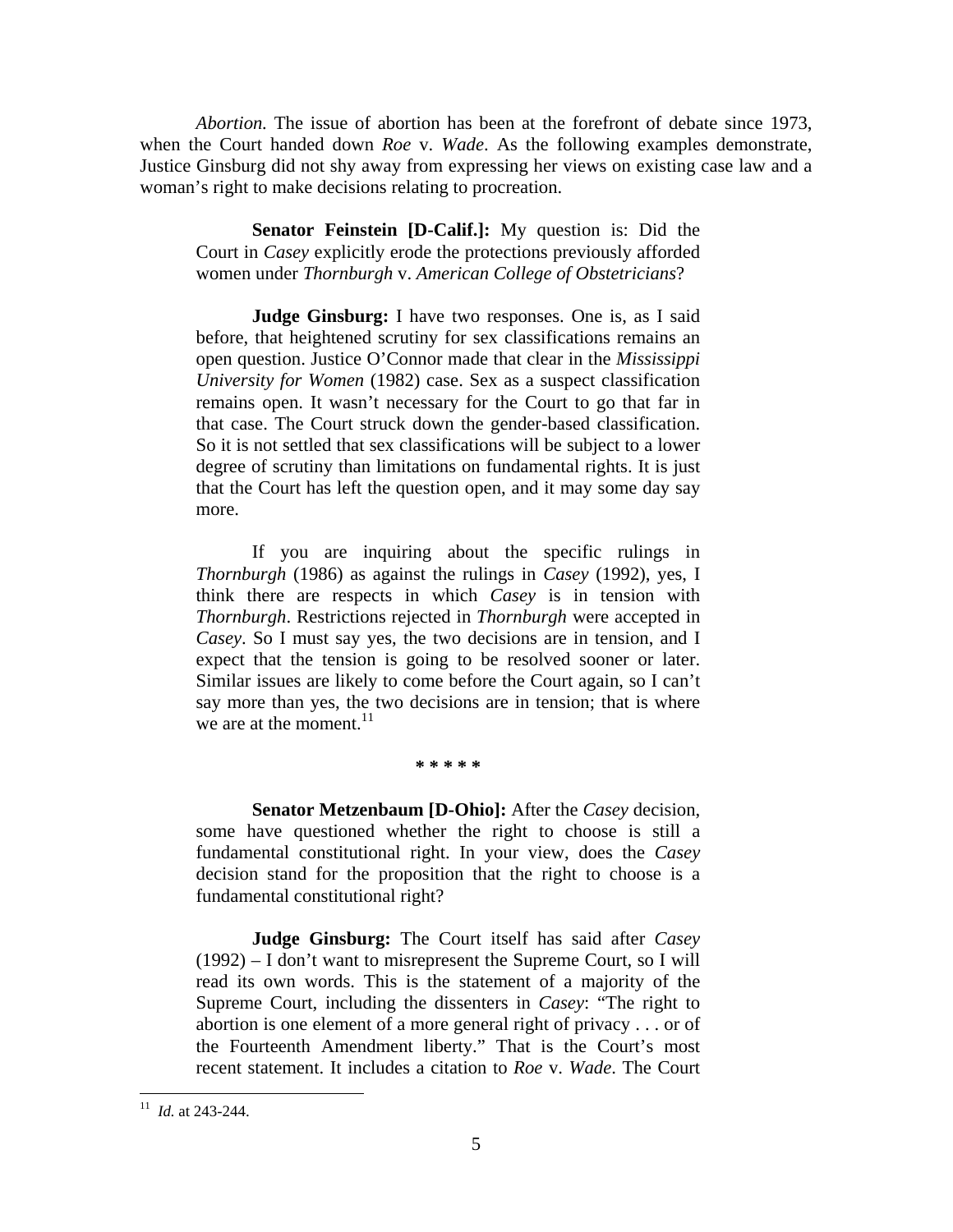has once again said that abortion is part of the concept of privacy or liberty under the 14th amendment.

 What regulations will be permitted is certainly a matter likely to be before the Court. Answers depend, in part, Senator, on the kind of record presented to the Court. It would not be appropriate for me to go beyond the Court's recent reaffirmation that abortion is a woman's right guaranteed by the 14th amendment; it is part of the liberty guaranteed by the 14th amendment.

 Perhaps I can say one more thing. It concerns an adjustment we have seen moving from *Roe* to *Casey*. That *Roe* decision is a highly medically oriented decision, not just in the three-trimester division. *Roe* features, along with the right of the woman, the right of the doctor to freely exercise his profession. The woman appears together with her consulting physician, and the pairing comes up two or three times in the opinion, the woman, together with her consulting physician.

 The *Casey* decision, at least the opinion of three of the Justices in that case, makes it very clear that the woman is central to this. She is now standing alone. This is her right. It is not her right in combination with her consulting physician. The cases essentially pose the question: Who decides; is it the State or the individual? In *Roe*, the answer comes out: the individual, in consultation with her physician. We see in the physician something of a big brother figure next to the woman. The most recent decision, whatever else might be said about it, acknowledges that the woman decides. $^{12}$ 

\* \* \* \* \*

**Judge Ginsburg:** [Y]ou asked me about my thinking on equal protection versus individual autonomy. My answer is that both are implicated. The decision whether or not to bear a child is central to a woman's life, to her well-being and dignity. It is a decision she must make for herself. When Government controls that decision for her, she is being treated as less than a fully adult human responsible for her own choices.

**Senator Brown [R-Colo.]:** With regard to the equal protection argument, though, since this may well confer a right to choose on the woman, or could, would it also follow that the father

<sup>12</sup> *Id.* at 149-150.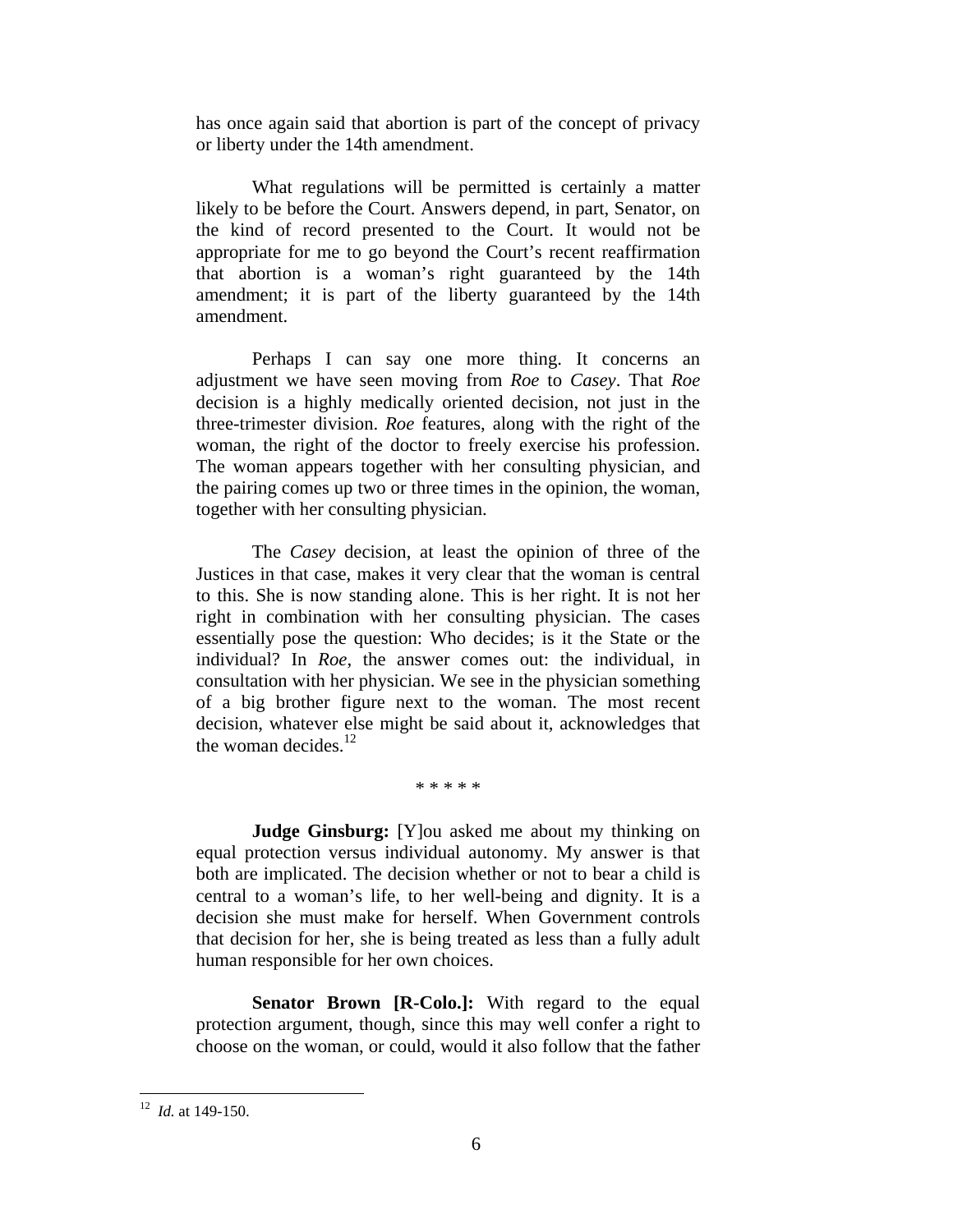would be entitled to a right to choose in this regard or some rights in this regard?

**Judge Ginsburg:** That was an issue left open in *Roe* v. *Wade* (1973). But if I recall correctly, it was put to rest in *Casey* (1992). In that recent decision, the Court dealt with a series of regulations. It upheld most of them, but it struck down one requiring notice to the husband. \* \* \* The *Casey* majority understood that marriage and family life is not always all we might wish them to be. There are women whose physical safety, even their lives, would be endangered, if the law required them to notify their partner. And *Casey*, which in other respects has been greeted in some quarters with great distress, answered a significant question, one left open in *Roe*; *Casey* held a State could not require notification to the husband.

Senator Brown: I was concerned that if the equal protection argument were relied on to ensure a right to choose, that looking for a sex-blind standard in this regard might also then convey rights in the father to this decision. Do you see that as following logically from the rights that can be conferred on the mother?

**Judge Ginsburg:** I will rest my answer on the *Casey* decision, which recognizes that it is her body, her life, and men, to that extent, are not similarly situated. They don't bear the child.

**Senator Brown:** So the rights are not equal in this regard, because the interests are not equal?

**Judge Ginsburg:** It is essential to the woman's equality with man that she be the decisionmaker, that her choice be controlling. If you impose restraints that impede her choice, you are disadvantaging her because of her sex.<sup>13</sup>

 *Free Speech.* Members of the Judiciary Committee also asked Justice Ginsburg many questions about speech rights protected by the first amendment, particularly with respect to government speech and the distinction between speech and conduct.

**Senator Simpson [R-Wyo.]:** What is the reasoning you might use in considering a case involving a constitutional right to Federal funding of the arts or something else that might be highly controversial of a similar nature?

<u>.</u>

<sup>13</sup> *Id.* at 207.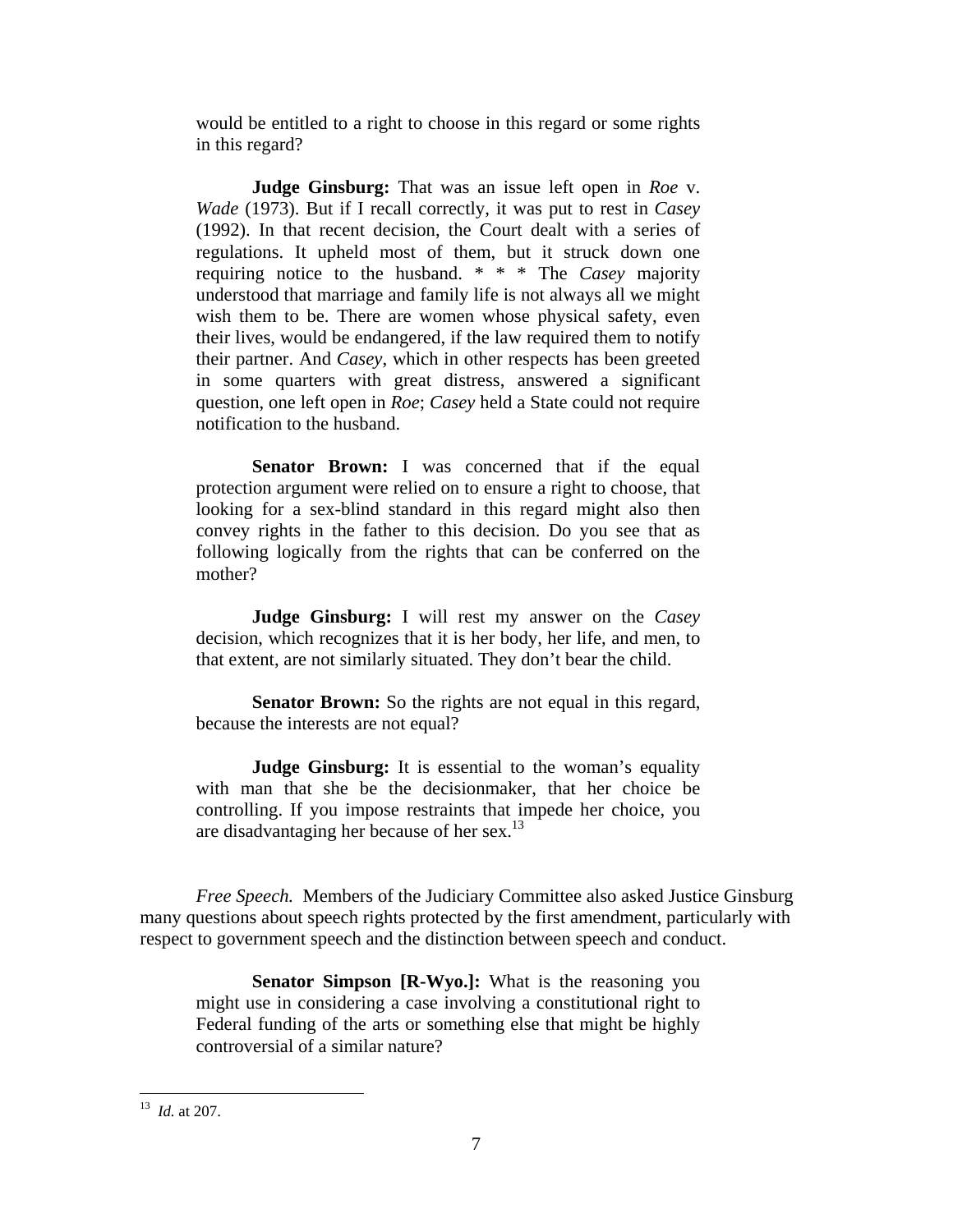**Judge Ginsburg:** Senator Simpson, the initial concern of the first amendment is with the Government as censor. I don't think the first amendment says that the Government can't choose Shakespeare over modern theater, David Mamet, for example in deciding what programs it wants to support, say for public performances. It can't shut down speech, but it can purchase according to its preference, within limits.

So although the first amendment keeps the Government from squelching speech on the basis of its content, I don't think anyone has taken the first amendment or the equal protection principle to the length of saying Government must fund equally anything that anyone considers art. I think the Government as a consumer doesn't have to buy all art equally.<sup>14</sup>

\* \* \* \* \*

**Senator Hatch:** Let's assume that the Government decides that not smoking is better than smoking and that it subsidizes an antismoking campaign through a grant program. May the Government give grants only to those who adhere to the antismoking campaign or viewpoint, or does the Constitution compel the Government to also subsidize prosmoking campaigns by cigarette manufacturers?

 **Judge Ginsburg:** I may get myself into difficulty with the Senators from tobacco States, and I am a reformed sinner in that respect myself. But this is a question of safety and health. I think the Government can fund antismoking campaigns and is not required equally to fund people who want to put their health and the health of others at risk. So my answer to that question is "yes," the Government can fund stop smoking campaigns and it doesn't have to fund smoking is intoxicating and fun campaigns. Yes, the Government can fund programs for the safety and health of the community. $15$ 

\* \* \* \* \*

Regarding then-Judge Ginsburg's dissent in a case involving protestors' First Amendment rights to sleep in a public park as part of their protest, she had the following exchange:

**Senator Cohen [R-Me.]:** The question I have is whether you would give first amendment protection to any noncommunicative component of the mix in a case that involves a

1

<sup>14</sup>*Id*. at 160. See also *id.* at 184-185 (following up on issue in response to Sen. Leahy's questioning). 15 *Id.* at 268.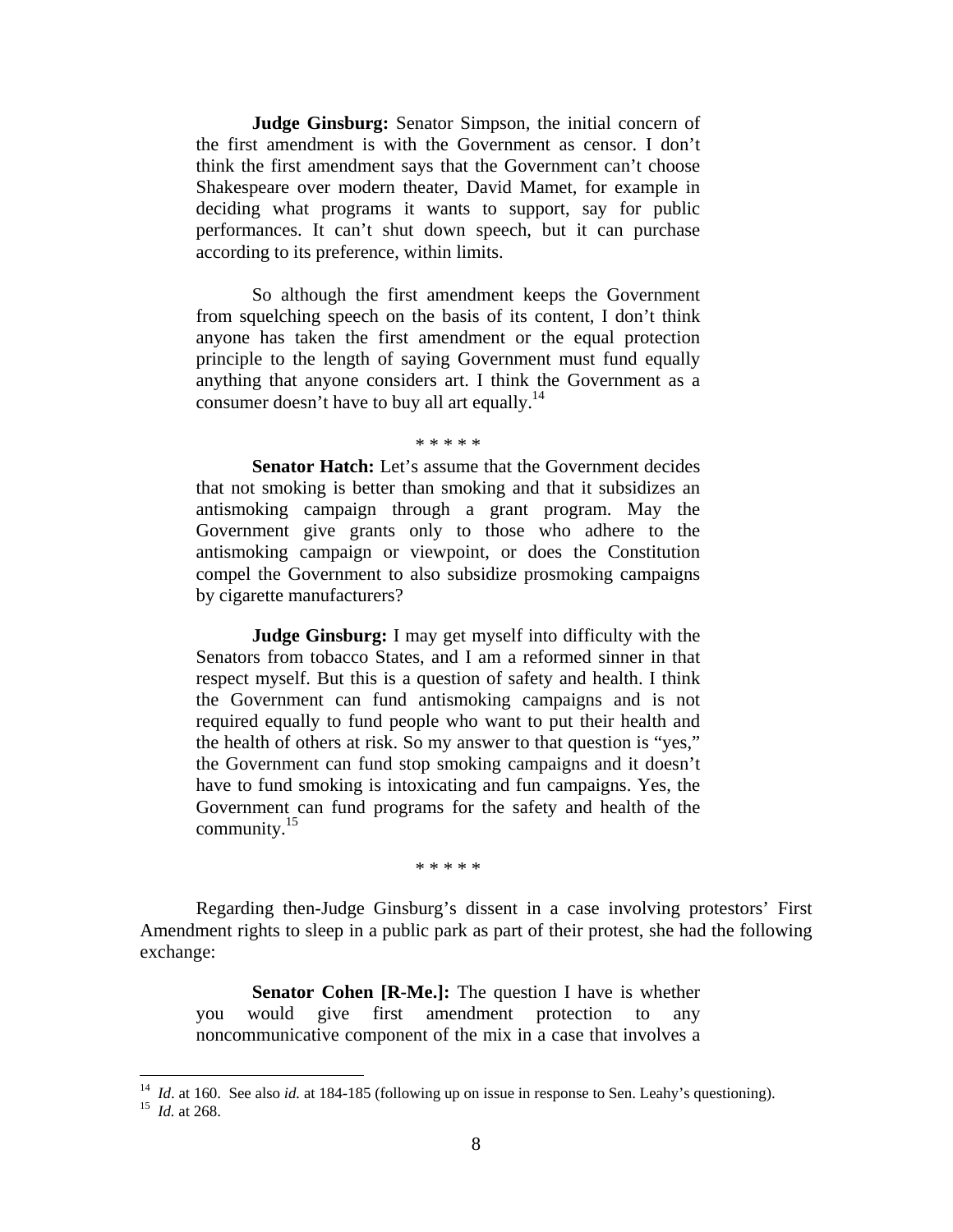facilitation of expression. In other words, is that a test that we can apply in future cases that involve conduct that is in some way related to speech that would be protected, or is this the same situation where you are going to say don't take my words beyond the individual case?

 **Judge Ginsburg:** The facilitative aspect of it is not entitled to the same protection as the expressive aspect of it. My comment in relation to my colleague's opinion is that one cannot draw a line between words and expression as he did, and say neatly, when you speak, that is speech, and otherwise it is conduct. I gave, as an example, this illustration: It is said that during World War II the King of Denmark stepped out on the street in Copenhagen wearing a yellow armband. If so, that gesture expressed the idea more forcefully than words could.<sup>16</sup>

# **II. Justice Ginsburg Answered Questions Probing Her Philosophy On Judging, Including Stare Decisis And Approaches To Constitutional And Statutory Interpretation.**

How a nominee approaches the task of judging – particularly his or her views on stare decisis and constitutional and statutory interpretation – is of key import. Justice Ginsburg demonstrated during her hearings that a nominee may respond to such questions in detail without running afoul of his or her obligation of impartiality.

#### *Constitutional and Statutory Interpretation.*

Senator Hatch: I would like to ask you whether you agree with the following statements about the role of a judge, including a Supreme Court Justice. The first statement is this: The judge's authority derives entirely from the fact that he or she is applying the law, not his or her personal values. Do you agree or disagree with that?

**Judge Ginsburg:** No judge is appointed to apply his or her personal values, but a judge will apply the values that come from the Constitution, its history, its structure, the history of our country, the traditions of our people.

**Senator Hatch:** I agree. Then you agree with that basic statement then, you shouldn't be applying your own personal values?

**Judge Ginsburg:** I made a statement quoting Holmes to that effect in my opening remarks.

<u>.</u>

<sup>16</sup> *Id.* at 226.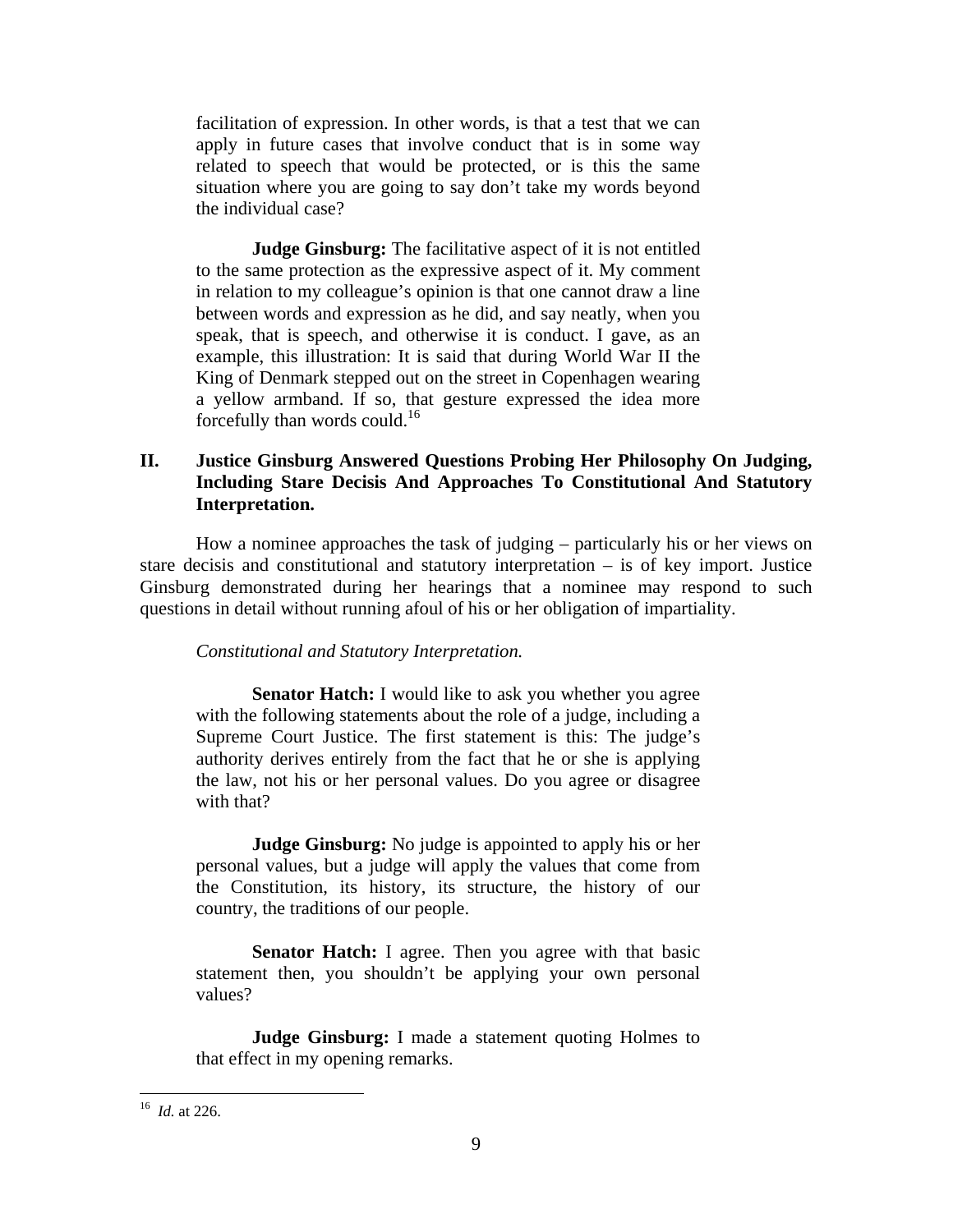**Senator Hatch:** You did. What about this statement: The only legitimate way for a judge to go about defining the law is by attempting to discern what those who made the law intended.

**Judge Ginsburg:** I think all people could agree with that. But as I tried to say in response to the chairman's question, trying to divine what the Framers intended, I must look at that matter two ways. One is what they might have intended immediately for their day, and the other is their larger expectation that the Constitution would govern, as Cardozo said, not for the passing hour, but for the expanding future. And I know no better illustration of that than to take the words of the great man who wrote the Declaration of Independence. Thomas Jefferson said: "Were our state a pure democracy, there would still be excluded from our deliberations women who, to prevent depravation of morals and ambiguity of issues, should not mix promiscuously in gatherings of men." Nonetheless, I do believe that Thomas Jefferson, were he alive today, would say that women are equal citizens. \* \* \* So I see an immediate intent about how an ideal is going to be recognized at a given time and place, but also a larger aspiration as our society improves. I think the Framers were intending to create a more perfect union that would become ever more perfect with time.

**Senator Hatch:** I think that is a good way of putting it.<sup>17</sup>

\* \* \* \* \*

**Senator Hatch:** If a judge abandons the intention of the lawmakers as his or her guide, there is no law available to the judge and the judge begins to legislate a social agenda for the American people. That goes well beyond his or her legitimate power.

**Judge Ginsburg:** The judge has a law – whether it is a statute that Congress passed or our highest law, the Constitution – to construe, to interpret, and must try to be faithful to the provision. But it is no secret that some of these provisions are not self-defining. Some of the laws that you write are not self-defining. There is nothing a judge would like better than to be able to look at a text and say this text is clear and certain. \* \* \* But often that is not the case, and then a judge must do more than just read the specific words. The judge will read on to see what else is in the law and read back to see what was there earlier. The judge will

<sup>17</sup> *Id.* at 127.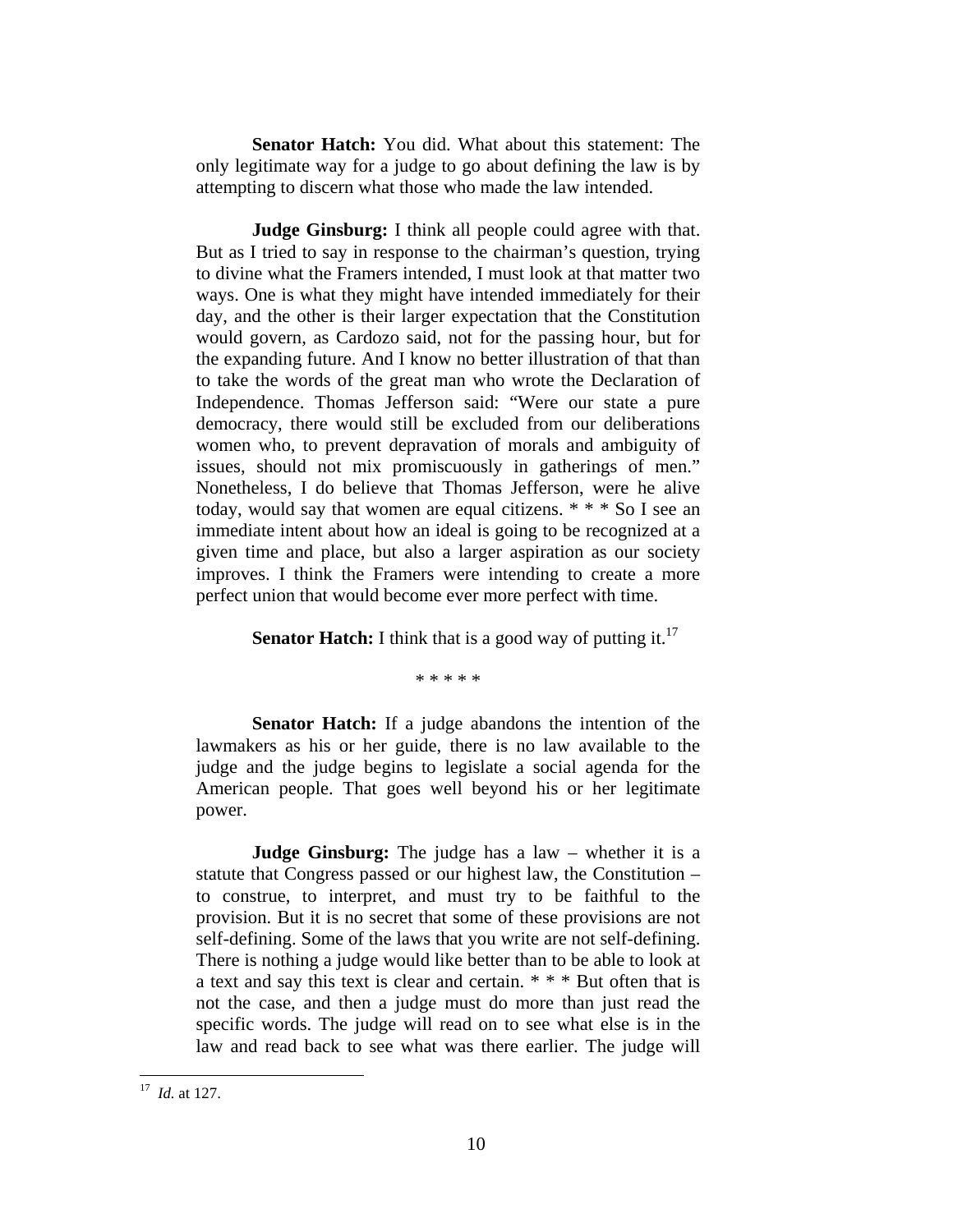look at precedent, to see how the words in this provision or in similar provisions have been construed. The effort is always to relate to the intent of the lawgiver or the lawmaker, but sometimes that intent is obscure.

**Senator Hatch:** I like your statement that the judge has an obligation to be faithful to the provisions of the law, and you have explained that I think very well.<sup>18</sup>

\* \* \* \* \*

Later in the hearing, in response to a question regarding the use of legislative history in interpreting statutes, Justice Ginsburg testified that

very often, my colleagues will look at a text, and one reasonable mind will say it means *x* while another reasonable mind will say it means *y*. We must then look someplace else.

 In such cases, I turn to the legislative history. I do so with an attitude I can best describe as hopeful skepticism. Hopeful because I really hope I will find something genuinely helpful there and that everything will be on line, the committee report and any other statements made.<sup>19</sup>

**\* \* \* \* \*** 

 **Senator Pressler [R-S.D.]:** I guess the most commonly asked question by attorneys in my State is – and you have addressed this to some extent, but to boil it down – does the nominee wish to interpret the Constitution as a static document, or does she wish the Court to initiate creative changes or creative new approaches?

 **Judge Ginsburg:** I have said that I associate myself with Justice Cardozo, who said our Constitution was made not for the passing hour but for the expanding future. I believe that is what the Founding Fathers intended.<sup>20</sup>

*Stare Decisis.* 

**Senator Heflin [D-Ala.]:** Let me ask you about stare decisis. \* \* \* Two terms ago, the Court reversed a 5-year-old

<sup>18</sup> *Id.* at 127-128.

<sup>19</sup> *Id.* at 224. 20 *Id.* at 239.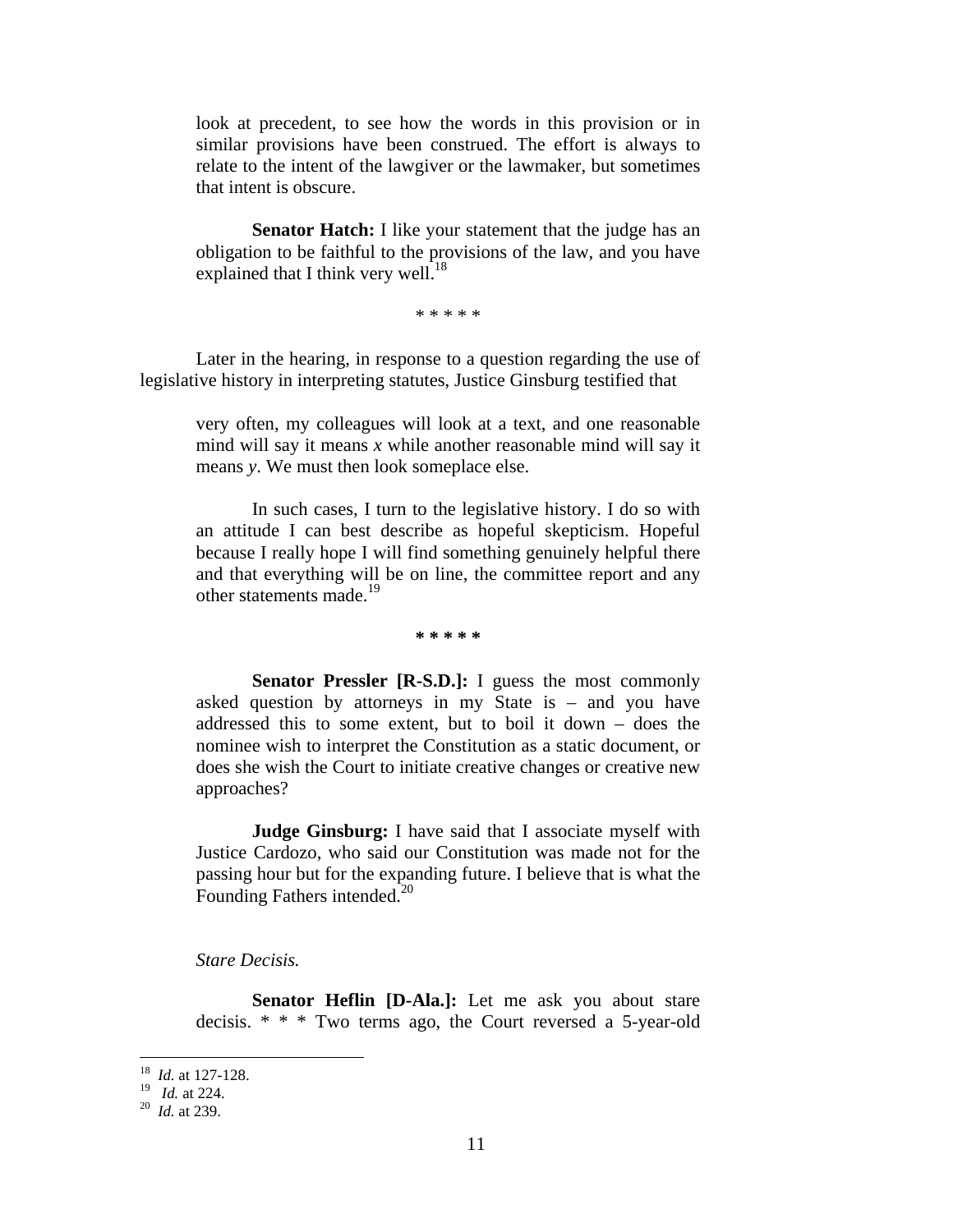precedent in *Payne* v. *Tennessee*, and in its opinion, the majority reasoned that stare decisis is less vital in cases that don't involve property or contract rights because litigants have not built up reliance on the current state of the law.

In your judgment, is this a sound theory of stare decisis? Would you prefer some other version such as the test that may have been hinted at in [*United States*] v. *Dixon*, which would inquire into the soundness of the reasoning in a prior opinion without regard to the substantive area of the law?

**Judge Ginsburg:** The soundness of the reasoning is certainly a consideration. But we shouldn't abandon a precedent just because we think a different solution more rational. Justice Brandeis said some things are better settled than settled right, especially when the legislature sits. So if a precedent settles the construction of a statute, stare decisis means more than attachment to the soundness of the reasoning. Reliance interests are important; the stability, certainty, predictability of the law is important. If people know what the law is, they can make their decisions, set their course in accordance with that law. So the importance of letting the matter stay decided means judges should not discard precedent simply because they later conclude it would have been better to have decided the case the other way. That is not enough.

If it is a decision that concerns the Constitution,  $***$  then the Court knows the legislature, in many cases, can't come to the rescue. If the judges got it wrong, it may be that they must provide the correction. But even in constitutional adjudication, stare decisis is one of the restraints against a judge infusing his or her own values into the interpretation of the Constitution.<sup>21</sup>

## *Philosophy of Judging.*

**Senator Grassley [R-Iowa]:** Should [judges] be drafting political compromises?

**Judge Ginsburg:** A judge is not a politician. A judge rules in accord with what the judge determines to be right. That means in the context of the particular case, based on the arguments the parties present, in accord with the applicable law and precedent. A judge must do that no matter what the home crowd wants, no matter how unpopular that decision is likely to be. If it is legally right, it is the decision that the judge should render.

<u>.</u>

<sup>21</sup> *Id.* at 196-197.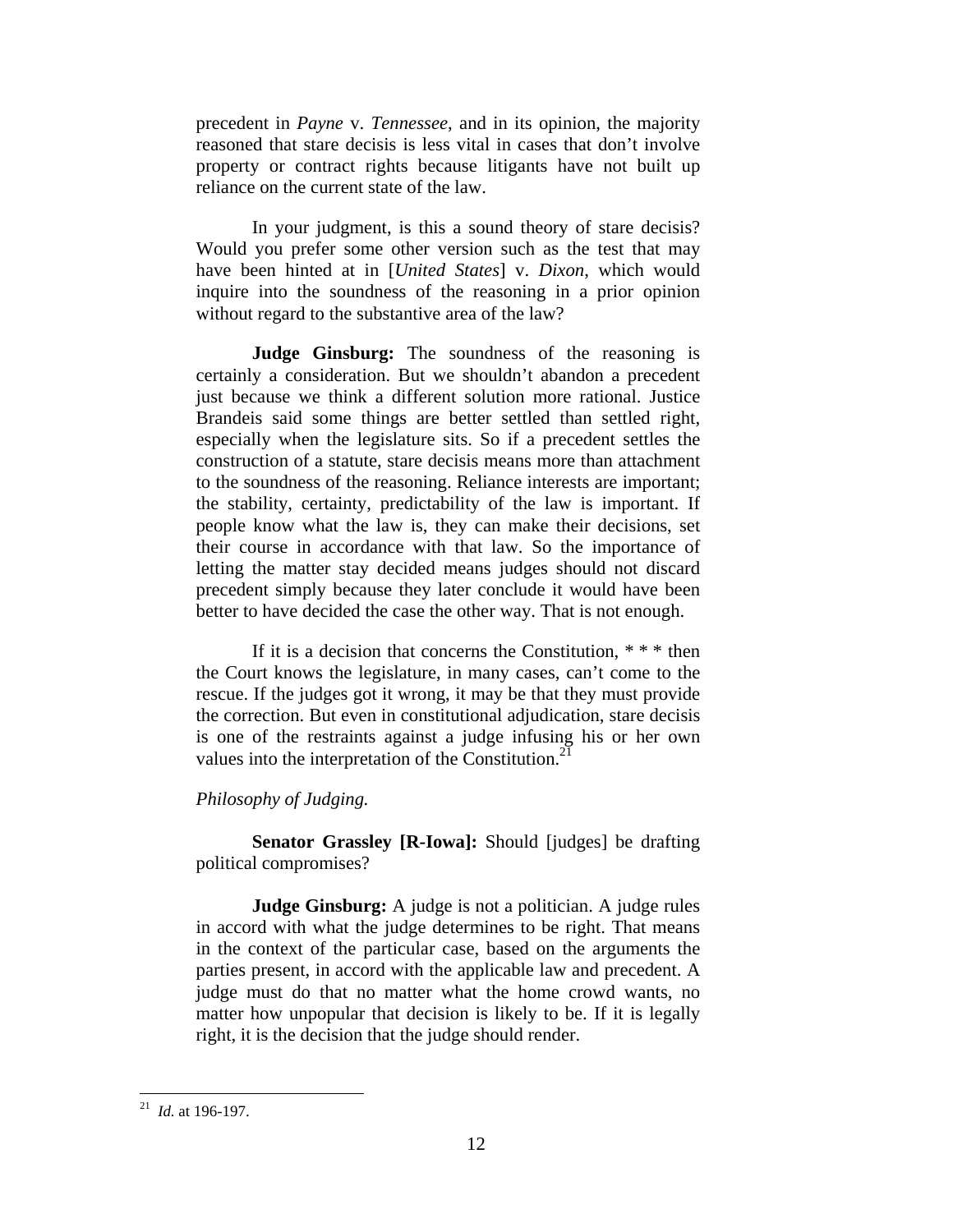\* \* \* \* \*

 **Senator Heflin:** Would you tell us how you feel or what are the parameters that you feel should be followed relative to trying to reach a consensus as opposed to a feeling that you should dissent or you should disagree, even in concurring opinions? \*\*\*

**Judge Ginsburg:** This is an area where style and substance tend to meet. It helps in building collegiality if you don't take zealous positions, if you don't write in a[n] overwrought way, if you state your position logically and without undue passion for whatever is the position you are developing.<sup>22</sup>  $* * *$  Willingness to entertain the position of the other person, readiness to rethink one's own views, are important attitudes on a collegial court. If your colleagues, who are intelligent people and deserve respect, have a different view, perhaps you should then pause and rethink, Am I right? Is there a way that we can come together? Is this a case where it really doesn't matter so much which way the law goes as long as it is clear?

And I also said what a judge should take account of is not the weather of the day, but the climate of an era. The climate of the age, yes, but not the weather of the day, not what the newspaper is reporting. $23$ 

# **III. Justice Ginsburg Answered Questions Regarding Her Personal Reactions And Views On Contentious Issues.**

While judges are expected to remain impartial, that does not mean that they do not have personal reactions and views on debated issues. Along those lines, Justice Ginsburg candidly offered a window into her thinking on affirmative action and women's rights, and on how her judicial approach was shaped by her personal background:

**Judge Ginsburg:** Senator Hatch, we have many employment discrimination cases in the court. They come to us with a large record of facts developed in the trial court, and they come also with lengthy briefs on both sides \* \* \* . So I am always suspicious, on guard, when given a one, two, three series in a hypothetical  $**$ . But I can say this. I was thinking in relation to your question, about a particular case, one that, in fact, went to the Supreme Court. It was a Santa Clara (California) Highway Department case that involved an affirmative action program.

**Senator Hatch:** That was the *Johnson* (1987) case.

 $^{22}$  *Id.* at 200-201.

<sup>&</sup>lt;sup>23</sup> *Id.* at 303.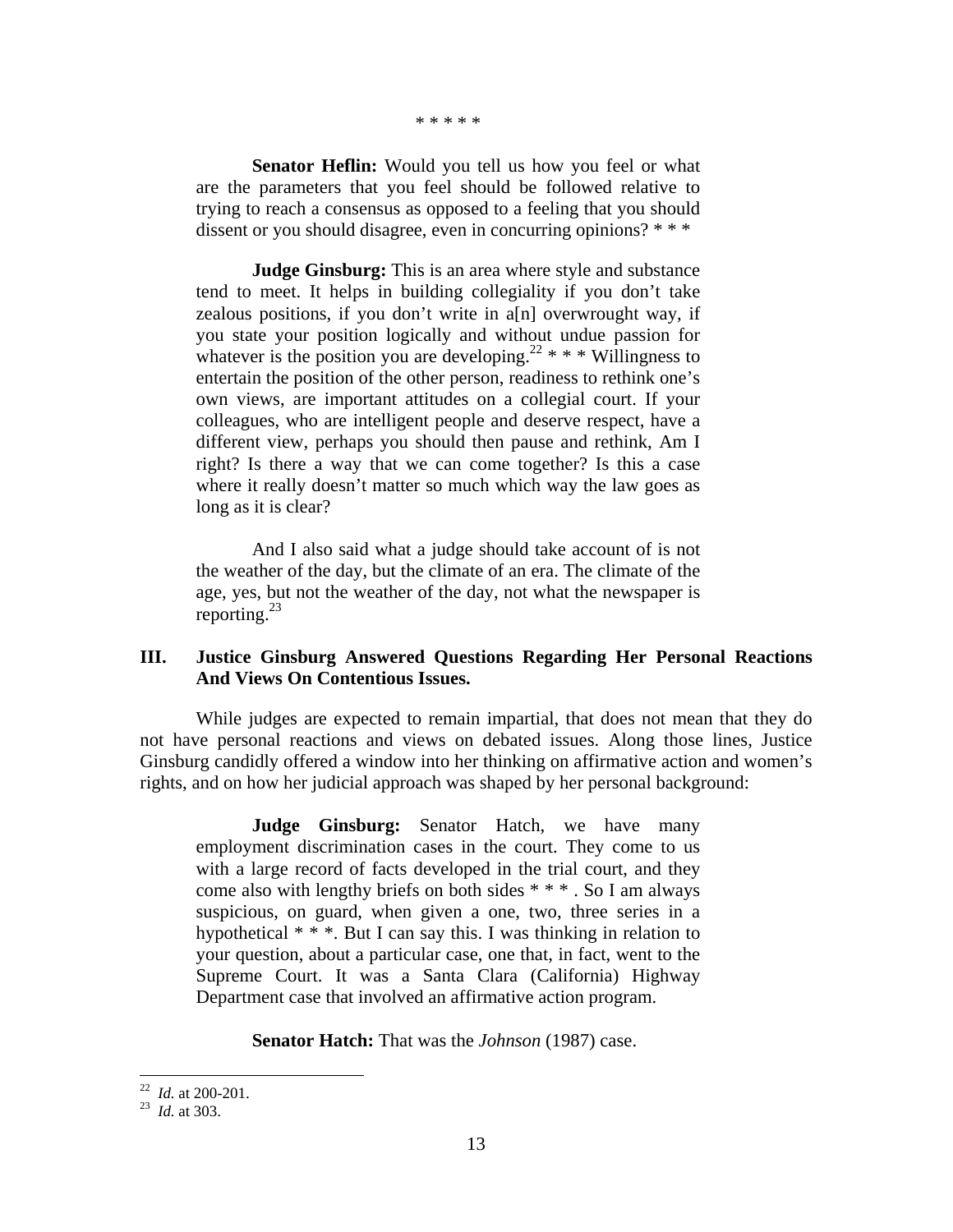**Judge Ginsburg:** Right. Paul Johnson was the plaintiff and he complained that Diane Joyce had gotten a job he should have gotten, and it was the result of an affirmative action plan. That was a case that was much discussed.

I will tell you a nonlegal reaction I had to it. The case involved a department that had 238 positions, and not one before Diane Joyce was ever held by a woman. After an initial screening, 12 people qualified for the job. That number was further reduced until there were 7 considered well qualified for the job. Then the final selection was made.

On the point score, Paul Johnson came out slightly higher than Diane Joyce, but a big part of the composite score was determined by a subjective test, an interview, if I recall correctly, and they were scored on the basis of the interview.

I thought back to the days when I was in law school. I did fine on the pen and paper tests. I had good grades. And then I had interviews. I didn't score as high as the men on the interviews. I was screened out on the basis of the interview.

So I wonder whether the kind of program that was involved in the *Johnson* (1987) case was no preference at all, but a safeguard, a check against unconscious bias, bias that may even have been conscious way back in the fifties. In a department that has 238 positions and none of them are filled by women, perhaps the slight plus – one must always recognize that there is another interest at stake in the cases, Paul Johnson's – checks against the prospect that the employer was in fact engaged unconsciously in denying full and equal opportunity to women.

These are very difficult cases and each one has to be studied in its own particular context. But in that case, at least, I related back to my own experience. Whenever a subjective test is involved, there is that concern. If you are a member of the group that has up until now been left out, you wonder whether the person conducting the interview finds you unfamiliar, finds himself slightly uncomfortable, thinking about you being part of a workplace that up until then has been, say, all-white or all-male.<sup>24</sup>

\* \* \* \* \*

<sup>24</sup> *Id.* at 130-131.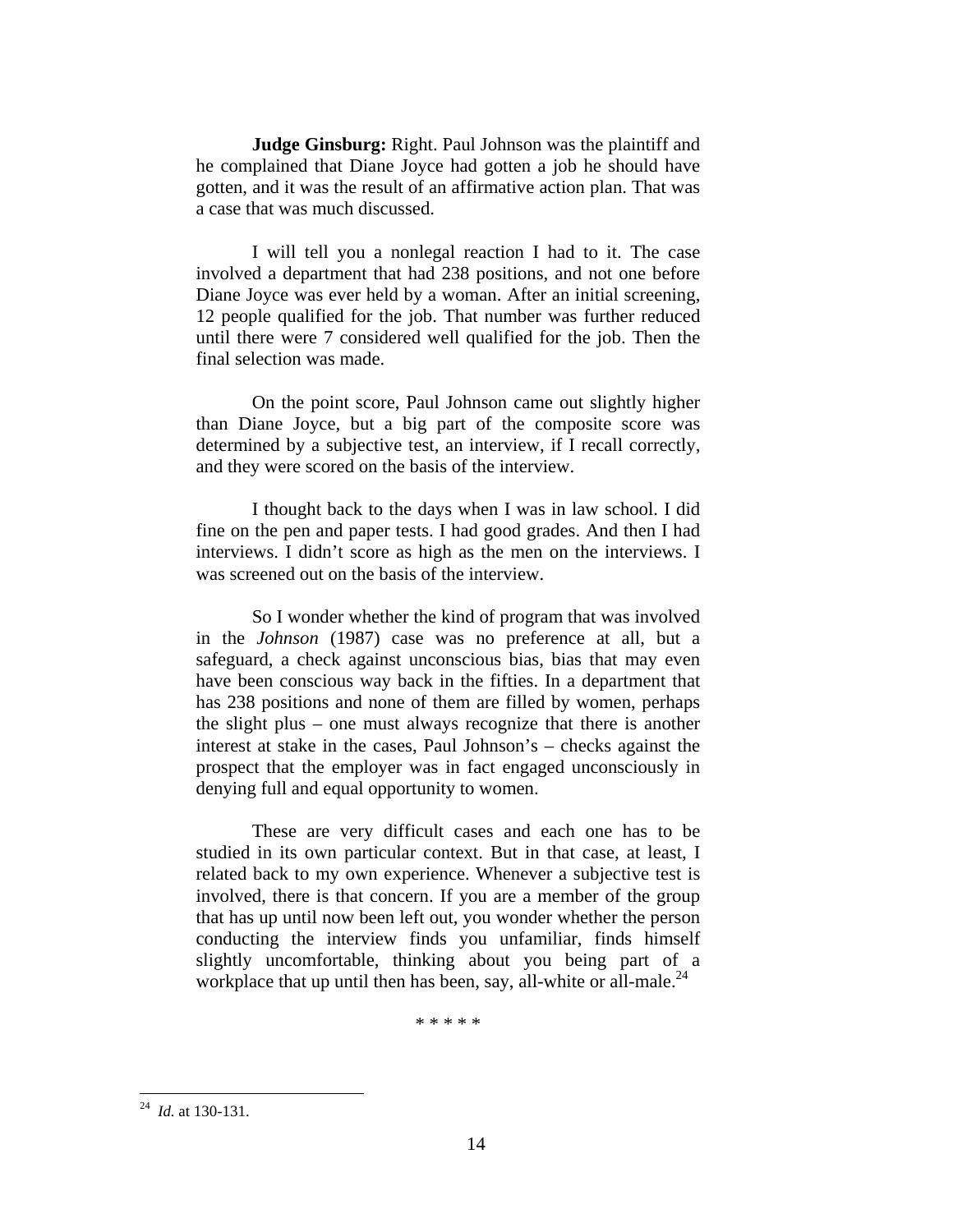**Senator Simon [D-Ill.]:** Do you have a philosophical disagreement with the idea of [minority] set-asides?

**Judge Ginsburg:** I tried to express my view yesterday that, in many of these cases, there really is underlying discrimination. But it's not so easy to prove. Sometimes it would be better for society if we didn't push people to the wall and make them say, yes, I was a discriminator. The kind of settlement reflected in many affirmative action plans seems a better, healthier course for society than one that turns every case into a fierce, adversary contest that becomes costly and bitter.

In many of these plans, there is a suspicion that underlying discrimination existed on the part of the employer and, sometimes, on the part of the unions involved. But, in place of a knock-downdrag-out fight, it might be better to pursue voluntary action  $**$ . Members of the once preferred class understandably ask, "why me," why should I be the one made to pay? I didn't engage in past discrimination. That's why these cases must be approached with understanding and with care. $^{25}$ 

\* \* \* \* \*

Senator Specter (R-Pa.) asked Justice Ginsburg to explain an earlier writing on gender equality and her remarks from a Second Circuit judicial conference on the equal rights amendment in which she asserted that "[t]he Supreme Court, by dynamic interpretation of the equal protection principle, could have done everything we asked today." She responded:

**Judge Ginsburg:** The position was that, yes, it took bold and dynamic interpretation in view of what the framers of the 14th amendment intended. The framers of the 14th amendment meant no change, they intended no change at all in the status of women before the law. But in 1920, when women achieved the vote, they became full citizens, and you have to read the Constitution as a whole, changed, as Thurgood Marshall said, over the years by amendment and by judicial construction. So it was certainly a bold change from the middle of the 19th century until the 1970's when women's equal citizenship was recognized before the law.

I remain an advocate of the Equal Rights Amendment for this reason. I have a daughter and a granddaughter. I know what the history was. I would like the legislators of this country and all of the States to stand up and say we know what the history was in the 19th century; we want to make a clarion announcement that

<sup>25</sup> *Id.* at 218.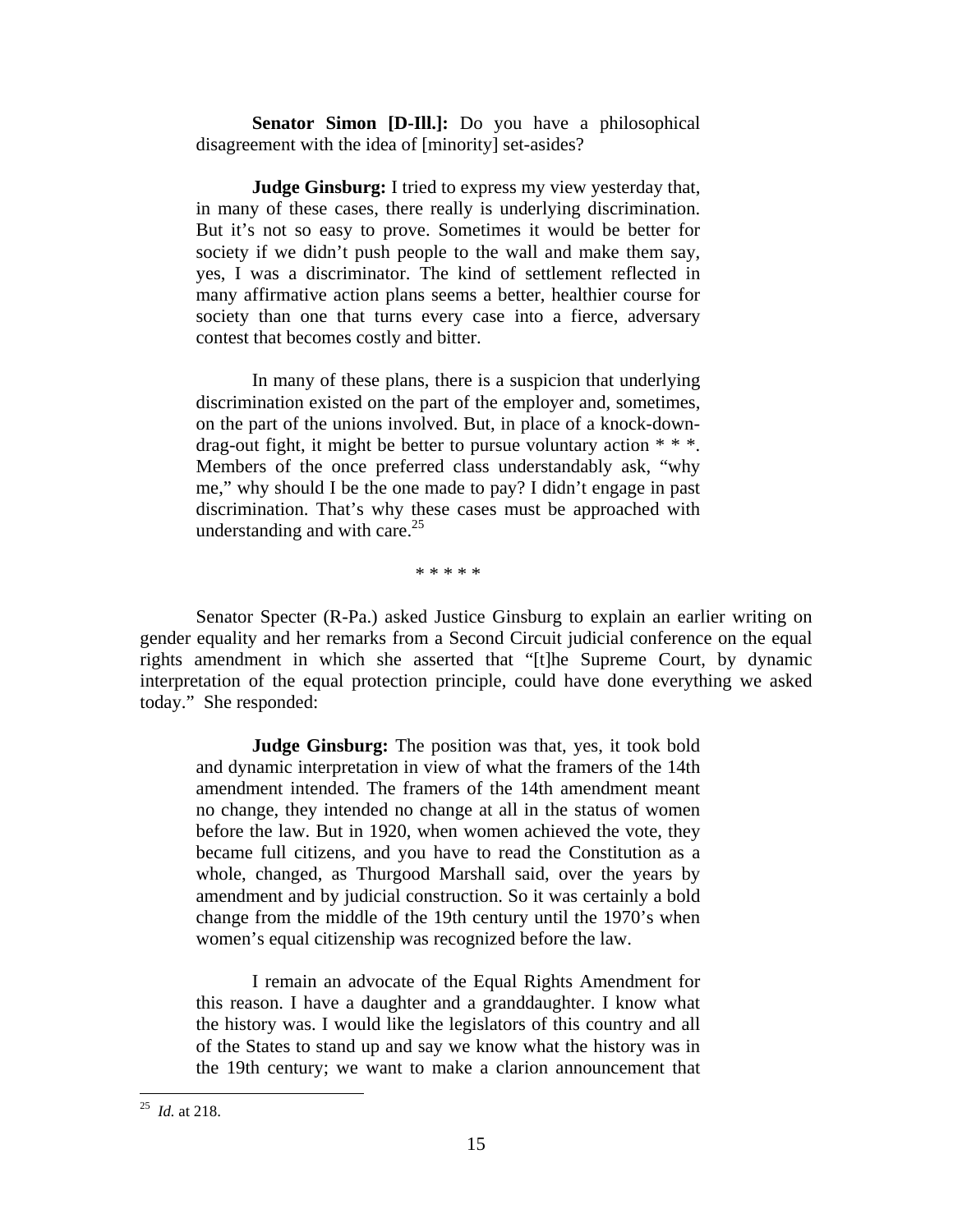women and men are equal before the law, just as every modern human rights document in the world does, at least since 1970. I would like to see that statement made just that way in the U.S. Constitution. But that women are equal citizens and have been ever since the 19th amendment was passed, I think that is the case. And that is what [my] article was about. $^{26}$ 

# **IV. Justice Ginsburg Expressed Her Personal Views On The Considerations That Went Into The Resolution Of Important Questions Of Criminal Law.**

Justice Ginsburg did not shy away from expressing views that gave insight into how she would approach important questions of criminal law:

**Senator Leahy:** Now, you must have had discussions of this issue both in your own court and at judicial conferences. How do you feel about the mandatory penalties? Are they putting too much discretion over sentencing in the hands of prosecutors, and not in the hands of judges?

**Judge Ginsburg:** Senator Leahy, there was recently published a very intelligent comment by Judge Weinstein of the Eastern District of New York concerning mandatory sentences. He recommended appointment of a commission to do a careful study of how they are working out in practice.

The perception is very strong among many judges – I know this from conversations we have had at meetings of judges – that it is deceptive to think discretion has been removed. It has indeed been removed from the sentencing judges, because mandatory minimums don't give judges any choice. If there is an indictment for *x* amount of drug *y* and a conviction for that, then the sentence will be 10 years mandatory or 5 years mandatory, based solely on the character of the drug and the weight that the defendant was charged with distributing.

So the judges' sense is that the discretion has been transferred from them to the prosecutor, who can choose to indict for a lesser weight than the weight actually found at the time the defendant was arrested. There is much concern that these mandatory minimum sentences are transferring discretion from the judge to the prosecutor and that they may be deceptive in other respects, because the likelihood of apprehension – not the sentence length – may be the strongest deterrent. If someone is aware that the chance of being caught is very high and the sentence is sure,

<sup>26</sup> *Id.* at 188-190. See also *id.* at 165 (Judge Ginsburg: "I was an advocate of the equal rights amendment. I still am.").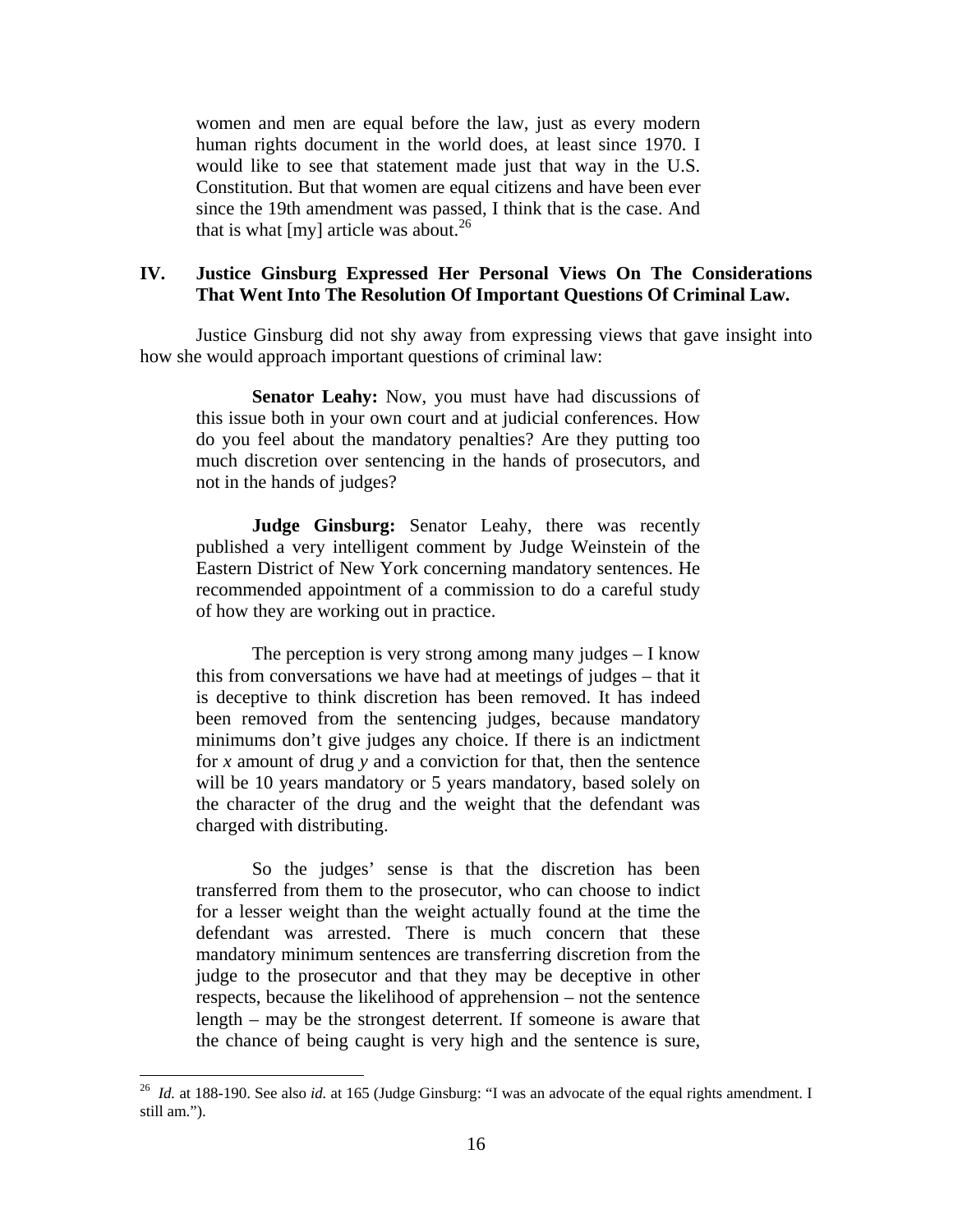even if it is shorter, that awareness probably would be the greatest deterrent you could have. $27$ 

\* \* \* \* \*

**Senator DeConcini [D-Ariz.]:** You think it is a proper area for the Court to be involved in, certainly in the *Miranda* case, I suspect you do, but just in general of putting forth pragmatic rules?

 **Judge Ginsburg:** In a situation like this, where the object is to ensure that a defendant knows about the right to counsel, knows that the defendant is not obliged to incriminate herself or himself, these are salutary rules that have safeguarded the constitutional right. Frankly, from my point of view, it makes the system run better because then one need not ask case-by-case: Did this defendant know that he had a right to counsel? Did he intelligently waive that right?

 It avoids controversies. It is an assurance that people know their rights. It is an assurance that the law is going to be administered even-handedly, because, as I said, sophisticated defendants who have counsel ordinarily will know about their rights, so it is an assurance of the even-handed administration of justice.<sup>28</sup>

## **V. Justice Ginsburg Answered Questions Regarding Many Areas Of The Law.**

While no one expects a nominee to have extensive knowledge in all areas of the law, Justice Ginsburg did not use lack of expertise as a global excuse for avoiding questions in those areas.

*Indian Law.* In the face of extensive questioning in area with which Justice Ginsburg professed minimal familiarity,<sup>29</sup> she nevertheless fully engaged in a dialogue on the subject.

**Senator Pressler:** [D]o you take an expansive or restrictive view of tribal sovereignty?

**Judge Ginsburg:** I take whatever view Congress has instructed. Senator, Congress has full power over Indian affairs under the Constitution, and the Supreme Court has so confirmed, most recently in *Morton* v. *Mancari* (1974). Judges are bound to accord the tribes whatever sovereignty Congress has given them or left them and as a judge, I would be bound to apply whatever

 $^{27}$  *Id.* at 315-16.

<sup>&</sup>lt;sup>28</sup> *Id.* at 327.

<sup>29</sup> See *id.* at 332-33.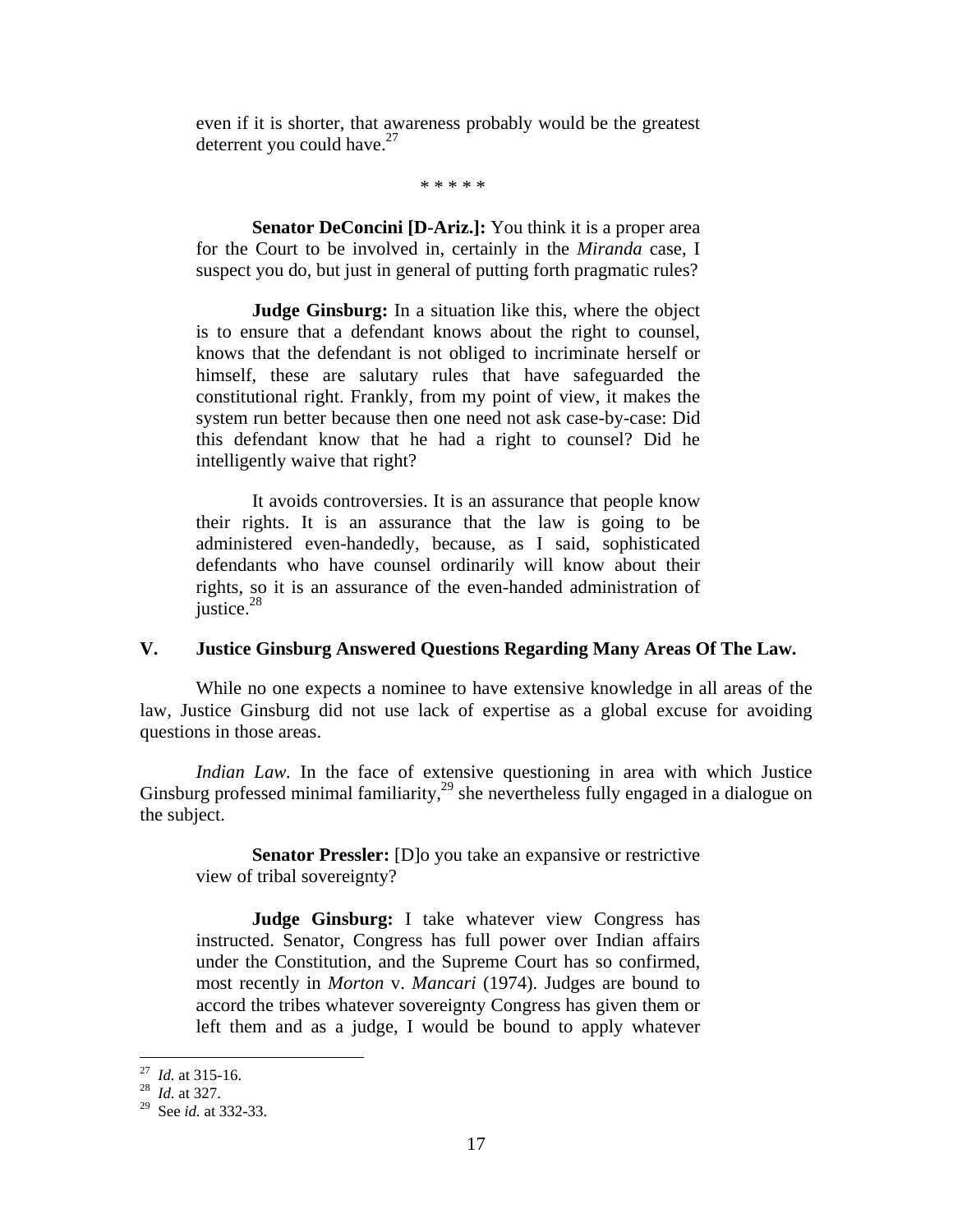policy Congress has set in this very difficult area. Control is in the hands of Congress, and the courts are obliged to faithfully execute such laws as Congress has chosen to enact. \*\*\*

**Senator Pressler:** What weight would you give to each of the following when deciding cases involving disputes with the Indian tribes in view of what the Constitution says? Treaties between the tribes and the Federal Government that have been written over the years. We have a trust relationship between the Federal Government and the federally recognized Indian tribes. And, finally, the power of Congress to legislate matters relating to Indians and Indian Tribes.

**Judge Ginsburg:** As far as treaties are concerned, Congress can abrogate treaties with Indian tribes, and to the extent Congress has not done so, the treaties would be binding on the Executive. And your next inquiry concerned?

**Senator Pressler:** There are treaties and there is the trust relationship. I believe the Secretary of the Interior is the trustee for the American Indians, and there is a special relationship between the Federal Government and federally recognized Indian tribes.

**Judge Ginsburg:** The Court made clear in the *Cherokee Nation* (1831) case that when Congress indicates in a treaty or a statute that the Government is to assume a trust relationship with a recognized tribe, the Court will then apply that policy. And with respect to the power of Congress to legislate, the Supreme Court has consistently recognized that Congress has full power over Indian affairs. So my answer is that this is peculiarly an area where the courts will do what Congress instructs, recognizing that these are very difficult questions for the legislature to confront and resolve.30

\* \* \* \* \*

 *Antitrust.* In a similar vein, Justice Ginsburg answered questions regarding antitrust to the best of her ability despite professing minimal expertise in the area:  $31$ 

Senator Metzenbaum: Do you think that anticompetitive conduct can ever be justified on the basis that you have to have it in order to achieve business efficiency? I am really not asking you

<sup>30</sup> *Id.* at 233.

<sup>31</sup> *Id.* at 291-292.